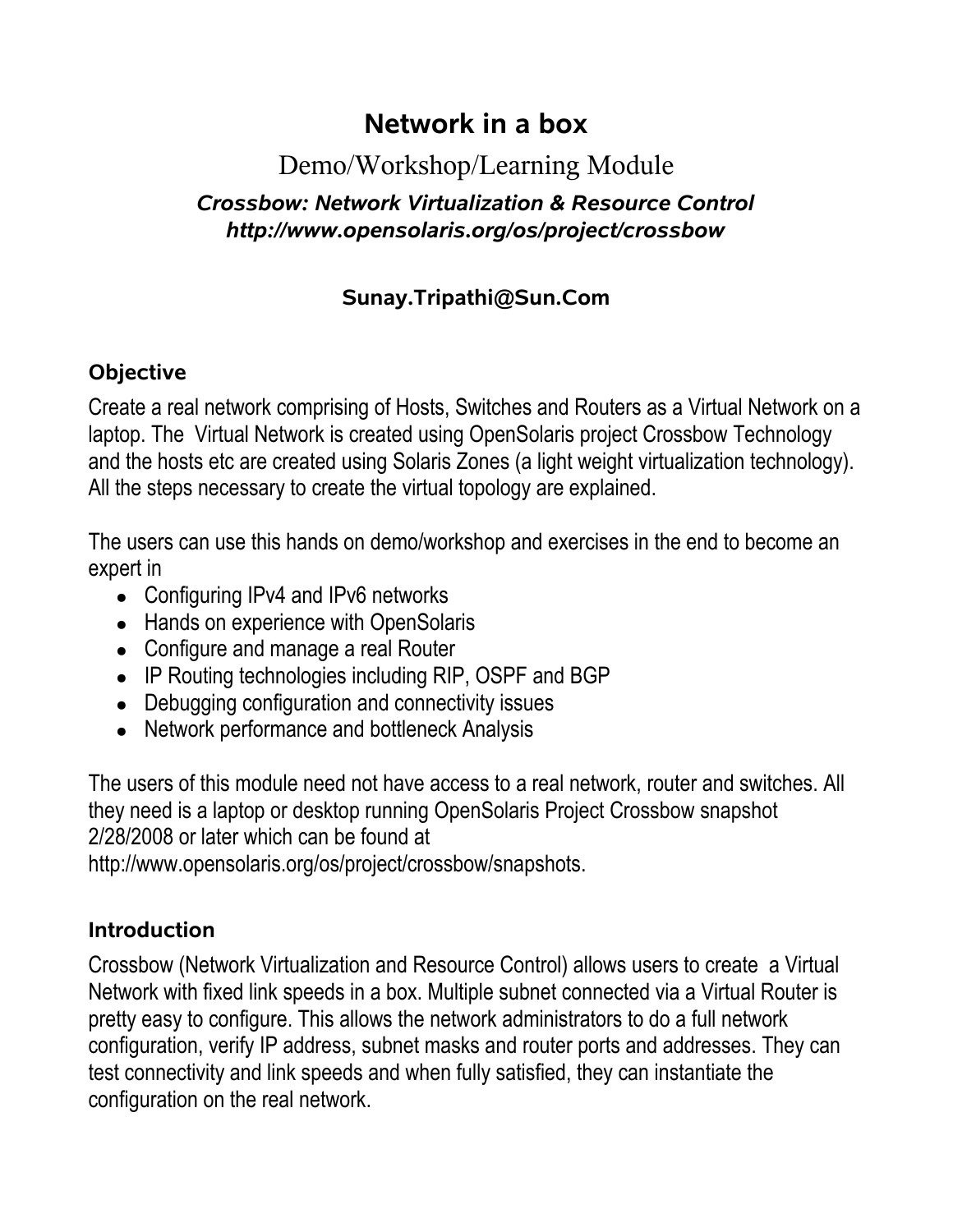Another big application is to debug problems by simulating a real network in a box. If network administrators are having issues with connectivity or performance, they can create a virtual network and debug their issues using snoop, kernel stats and dtrace. They don't need to use the expensive H/W based network analyzers.

The network developers and researchers working with protocols (like high speed TCP) can use OpenSolaris to write their implementation and then try it out with other production implementations. They can debug and fine tune their protocol quite a bit before sending even a single packet on the real network.

Note1: Users can use Solaris Zones, Xen or ldom guests to create the virtual hosts while Crossbow provides the virtual network building blocks.

Note2: The Solaris protocol code executed for a virtual network or Solaris acting a real router or host is common all the way to bottom of MAC layer. In case of virtual networks, the device driver code for a physical NIC is the only code that is not needed.

### **Try it Yourself**

Lets do a simple exercise. As part of this exercise, you will learn

- How to configure a virtual network having two subnets and connected via a Virtual Router using Crossbow and Zones
- How to set the various link speeds to simulate multiple speed network
- Do some performance runs to verify connectivity

#### What you need

A laptop or machine running Crossbow snapshot from Feb 28, 2008 or later http://www.opensolaris.org/os/project/crossbow/snapshots/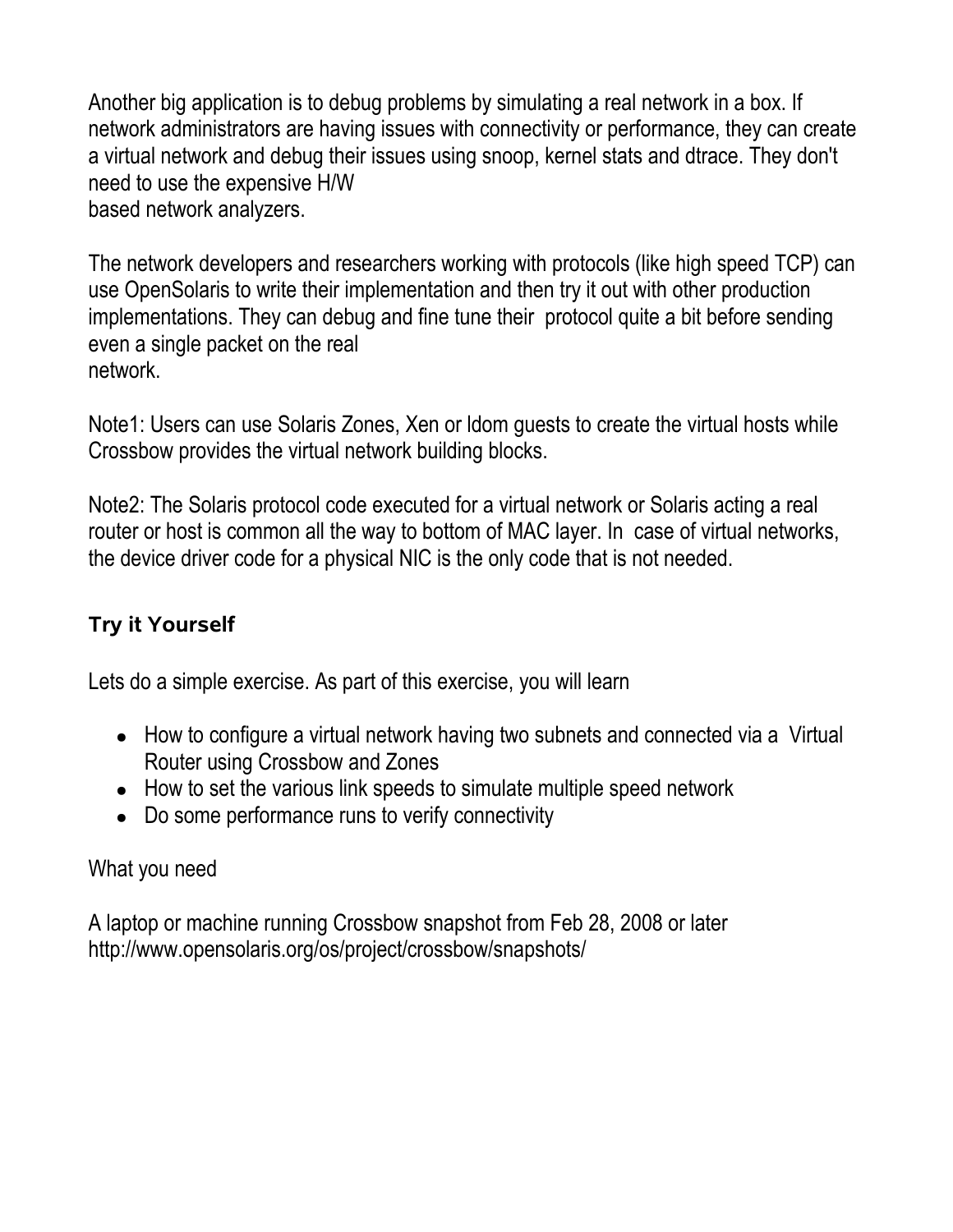#### **Virtual Network Example**



Lets take a physical network. The example in Fig 1a is representing the real network showing how my desktop connects to the Lab servers. The desktop is on 20.0.0.0/24 network while the server machines (host1 and host2) are on 10.0.0.0/24 network. In addition, host1 has got a 10/100 Mbps NIC limiting its connectivity to 100Mbps.

We will represent the network shown in Fig 1a on my Crossbow enabled laptop as a Virtual Network. We use Zones to act as host1, host2 and the Router while the global zone (gz) acts as the client (as a user exercise, create another client zone and assign VNIC6 to it to act as a client).

Note 3: The Crossbow MAC layer itself does the switching between the VNICs. The Etherstub is craeated as a dummy device to connect the various virtual NICs. User can imagine etherstub as a Virtual Switch to help visualize the virtual network as a replacement for a physical network where

each physical switch is replaced by a virtual switch (implemented by a Crossbow etherstub).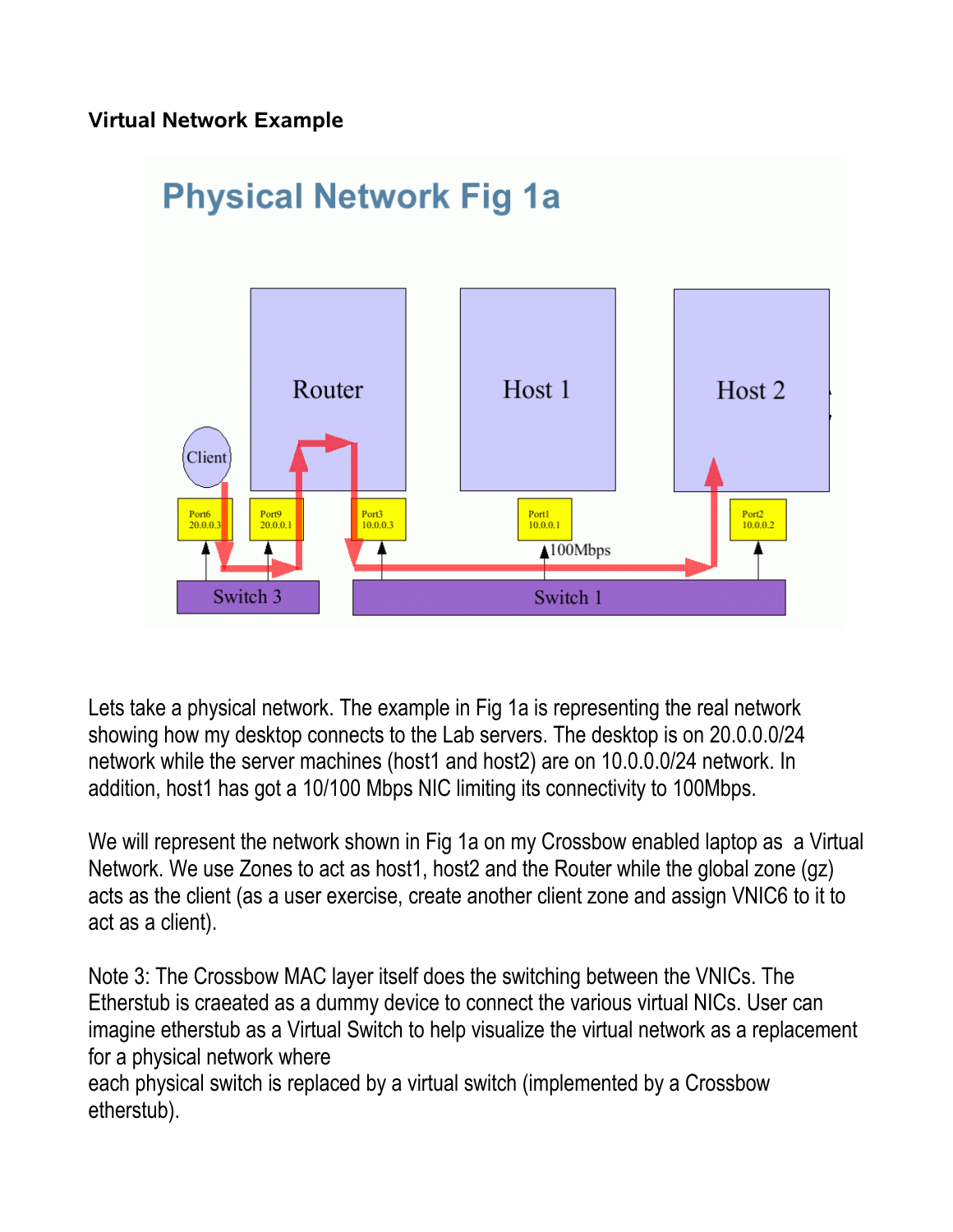

# **Crossbow Virtual Network Fig 1b**

#### **Create the Virtual Network**

Lets start by creating the 2 etherstubs using the dladm command

```
gz# dladm create-etherstub 1
gz# dladm create-etherstub 3
gz# dladm show-etherstub
LINK
etherstub1
etherstub3
```
Create the necessary Virtual NICs. VNIC1 has a limited speed of 100Mbs while others have no limit

```
gz# dladm create-vnic -d etherstub1 1
gz# dladm create-vnic -d etherstub1 2
gz# dladm create-vnic -d etherstub1 3
```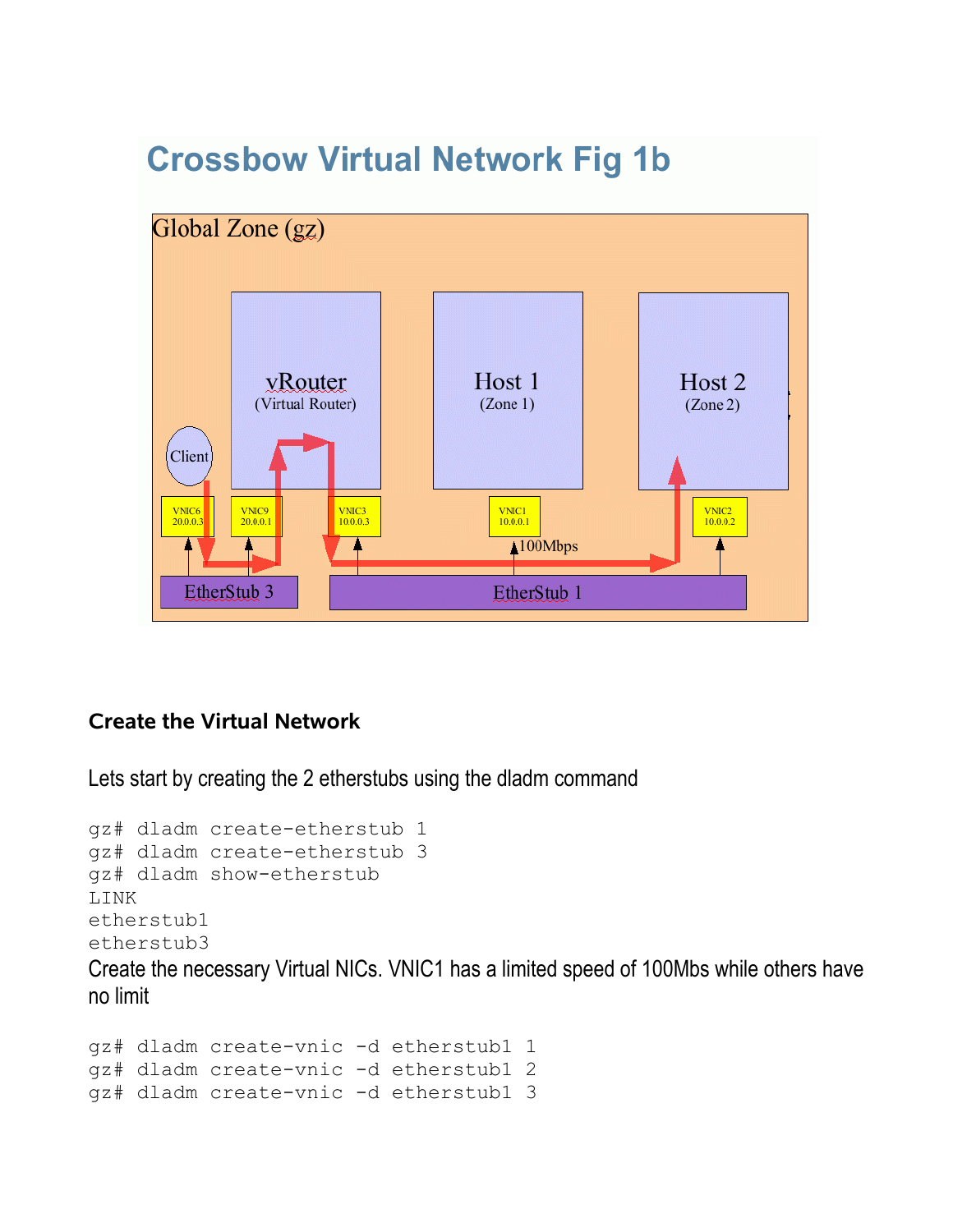```
gz# dladm create-vnic -d etherstub3 6
gz# dladm create-vnic -d etherstub3 9
gz# dladm show-vnic
LINK OVER SPEED MACADDRESS
MACADDRTYPE 
vnic1 etherstub1 - Mbps 2:8:20:8d:de:b1 random
vnic2 etherstub1 - Mbps 2:8:20:4a:b0:f1 random
vnic3 etherstub1 - Mbps 2:8:20:46:14:52 random
vnic6 etherstub3 - Mbps 2:8:20:bf:13:2f random
vnic9 etherstub3 - Mbps 2:8:20:ed:1:45 random
```
Create the hosts and assign them the VNICs. Also create the Virtual Router and assign it VNIC3 and VNIC9 over etherstub1 and etherstub3 respectively. Both the Virtual Router and Hosts are created using Zones in this example but you can easily use Xen or logical domains.

Create a base Zone which we can clone.

```
gz# zonecfg -z vnmbase
vnmbase: No such zone configured
Use 'create' to begin configuring a new zone.
zonecfg:vnmbase> create
zonecfg:vnmbase> set zonepath=/vnm/vnmbase
zonecfg:vnmbase> set ip-type=exclusive
zonecfg:vnmbase> add inherit-pkg-dir
zonecfg:vnmbase:inherit-pkg-dir> set dir=/opt
zonecfg:vnmbase:inherit-pkg-dir> set dir=/etc/crypto
zonecfg:vnmbase:inherit-pkg-dir> end
zonecfg:vnmbase> verify
zonecfg:vnmbase> commit
zonecfg:vnmbase> exit
```
#### This part takes 15-20 minutes

gz# zoneadm -z vnmbase install

Now lets create the 2 hosts and the Virtual Router as follow

```
gz# zonecfg -z host1
host1: No such zone configured
Use 'create' to begin configuring a new zone.
zonecfg:vnmbase> create
zonecfg:vnmbase> set zonepath=/vnm/host1
```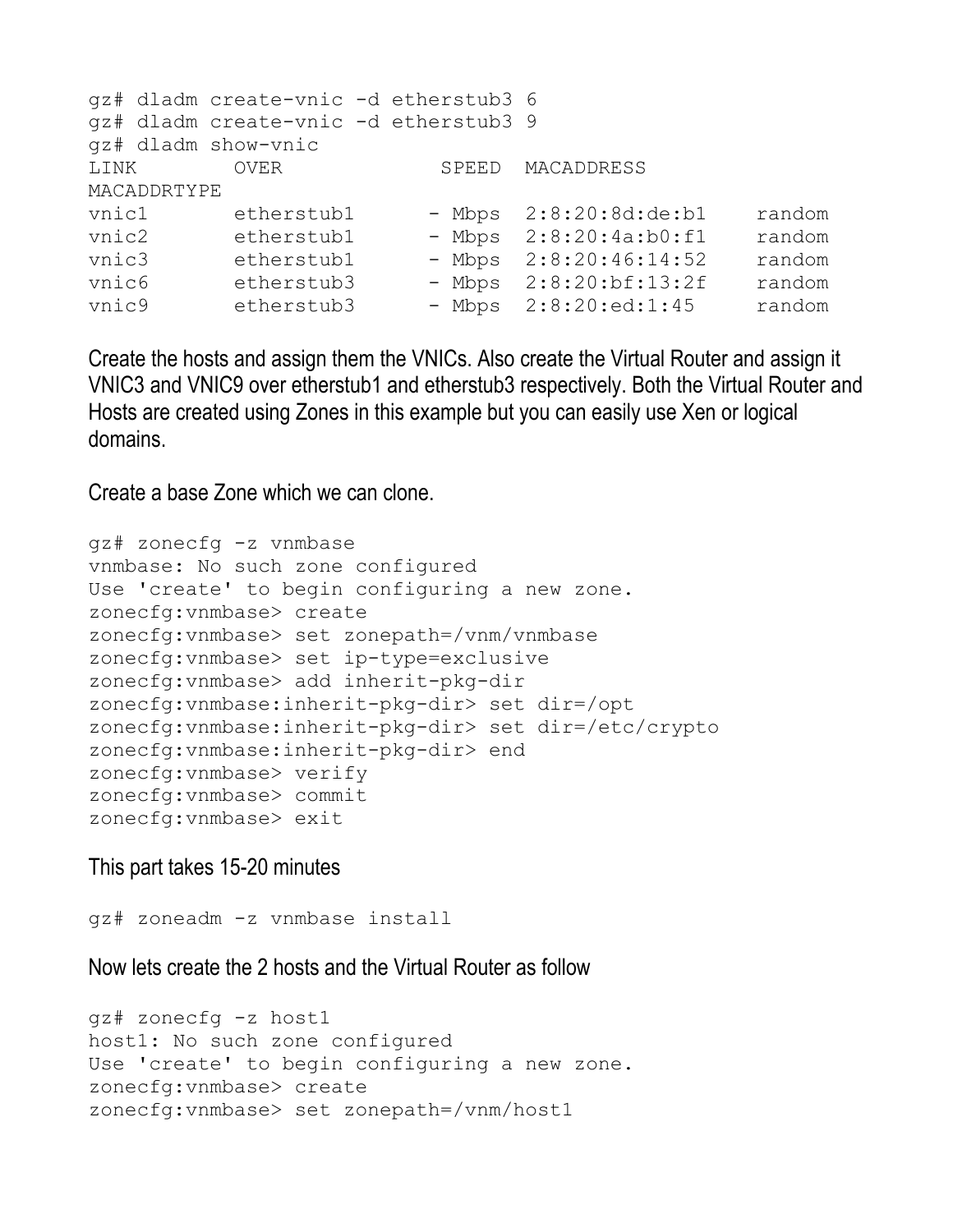```
zonecfg:vnmbase> set ip-type=exclusive
zonecfg:vnmbase> add inherit-pkg-dir
zonecfg:vnmbase:inherit-pkg-dir> set dir=/opt
zonecfg:vnmbase:inherit-pkg-dir> set dir=/etc/crypto
zonecfg:vnmbase:inherit-pkg-dir> end
zonecfg:vnmbase> add net
zonecfg:vnmbase:net> add physical=vnic1
zonecfg:vnmbase:net> end
zonecfg:vnmbase> verify
zonecfg:vnmbase> commit
zonecfg:vnmbase> exit
gz# zoneadm -z host1 clone vnmbase
gz# zoneadm -z host1 boot
gz# zlogin -C host1
```
Connect to the console and go through the sysid config. For this example, we assign 10.0.0.1/24 as IP address for vnic1. You can specify this during sysidcfg. For default route, specify 10.0.0.3 as the default route. You can say 'none' for naming service, IPv6, kerberos etc for the purpose of this example.

Similarly create host2 and configure it with vnic2 i.e.

```
gz# zonecfg -z host2
host2: No such zone configured
Use 'create' to begin configuring a new zone.
zonecfg:vnmbase> create
zonecfg:vnmbase> set zonepath=/vnm/host2
zonecfg:vnmbase> set ip-type=exclusive
zonecfg:vnmbase> add inherit-pkg-dir
zonecfg:vnmbase:inherit-pkg-dir> set dir=/opt
zonecfg:vnmbase:inherit-pkg-dir> set dir=/etc/crypto
zonecfg:vnmbase:inherit-pkg-dir> end
zonecfg:vnmbase> add net
zonecfg:vnmbase:net> add physical=vnic2
zonecfg:vnmbase:net> end
zonecfg:vnmbase> verify
zonecfg:vnmbase> commit
zonecfg:vnmbase> exit
gz# zoneadm -z host2 clone vnmbase
gz# zoneadm -z host2 boot
```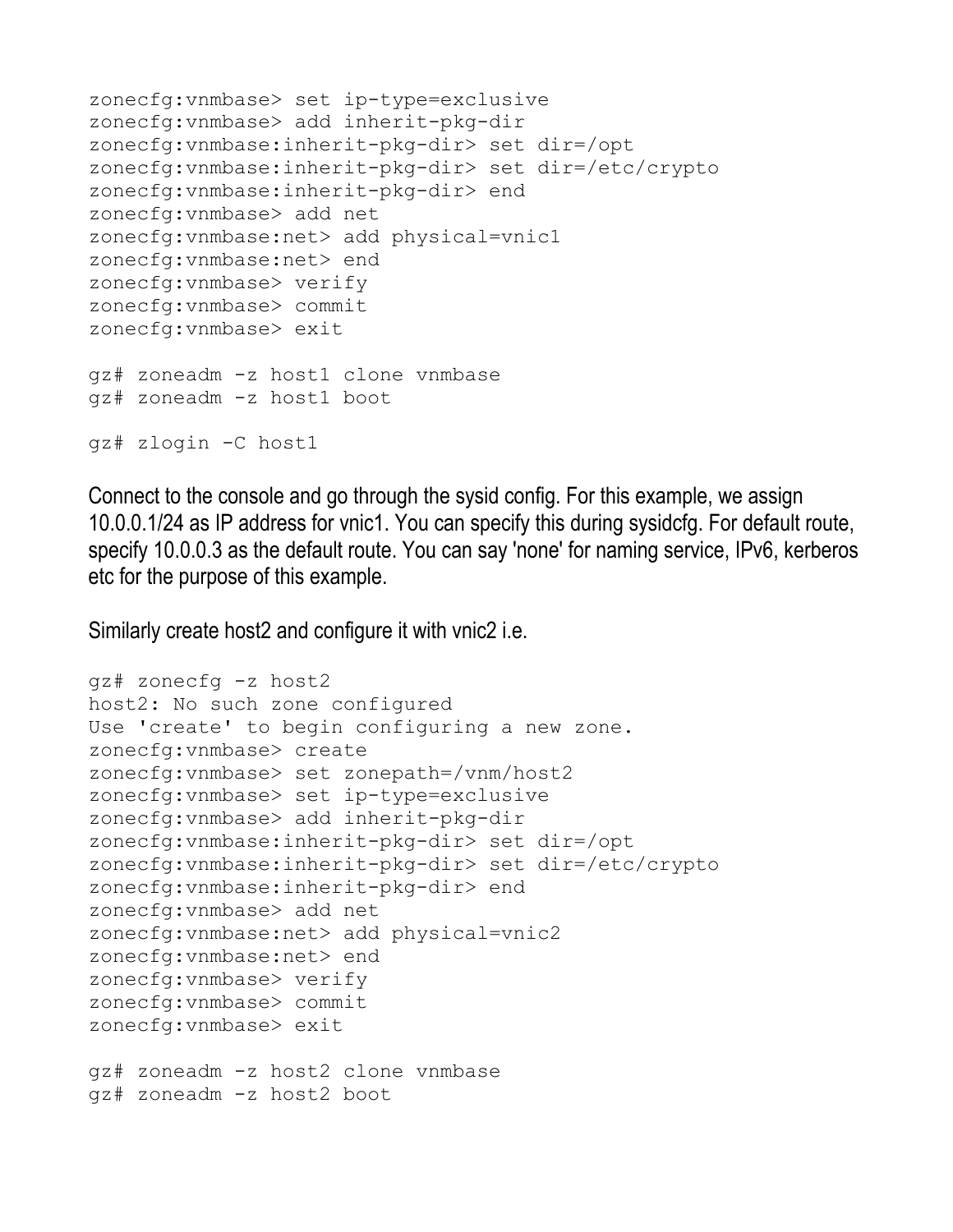gz# zlogin -C host2

Connect to the console and go through the sysid config. For this example, we assign 10.0.0.2/24 as IP address for vnic2. You can specify this during sysidcfg. For default route, specify 10.0.0.3 as the default route. You can say 'none' for naming service, IPv6, kerberos etc for the purpose of this example.

Lets now create the Virtual Router as

```
gz# zonecfg -z vRouter
vRouter: No such zone configured
Use 'create' to begin configuring a new zone.
zonecfg:vnmbase> create
zonecfg:vnmbase> set zonepath=/vnm/vRouter
zonecfg:vnmbase> set ip-type=exclusive
zonecfg:vnmbase> add inherit-pkg-dir
zonecfg:vnmbase:inherit-pkg-dir> set dir=/opt
zonecfg:vnmbase:inherit-pkg-dir> set dir=/etc/crypto
zonecfg:vnmbase:inherit-pkg-dir> end
zonecfg:vnmbase> add net
zonecfg:vnmbase:net> add physical=vnic3
zonecfg:vnmbase:net> end
zonecfg:vnmbase> add net
zonecfg:vnmbase:net> add physical=vnic9
zonecfg:vnmbase:net> end
zonecfg:vnmbase> verify
zonecfg:vnmbase> commit
zonecfg:vnmbase> exit
gz# zoneadm -z vRouter clone vnmbase
gz# zoneadm -z vRouter boot
gz# zlogin -C vRouter
```
Connect to the console and go through the sysid config. For this example, we assign 10.0.0.3/24 as IP address for vnic3 and 20.0.0.1/24 as the IP address for vnic9. You can specify this during sysidcfg. For default route, specify 'none' as the default route. You can say 'none' for naming service, IPv6,

kerberos etc for the purpose of this example. Lets enable forwarding on the Virtual Router to connect the 10.x.x.x and 20.x.x.x networks.

vRouter# svcadm enable network/ipv4-forwarding:default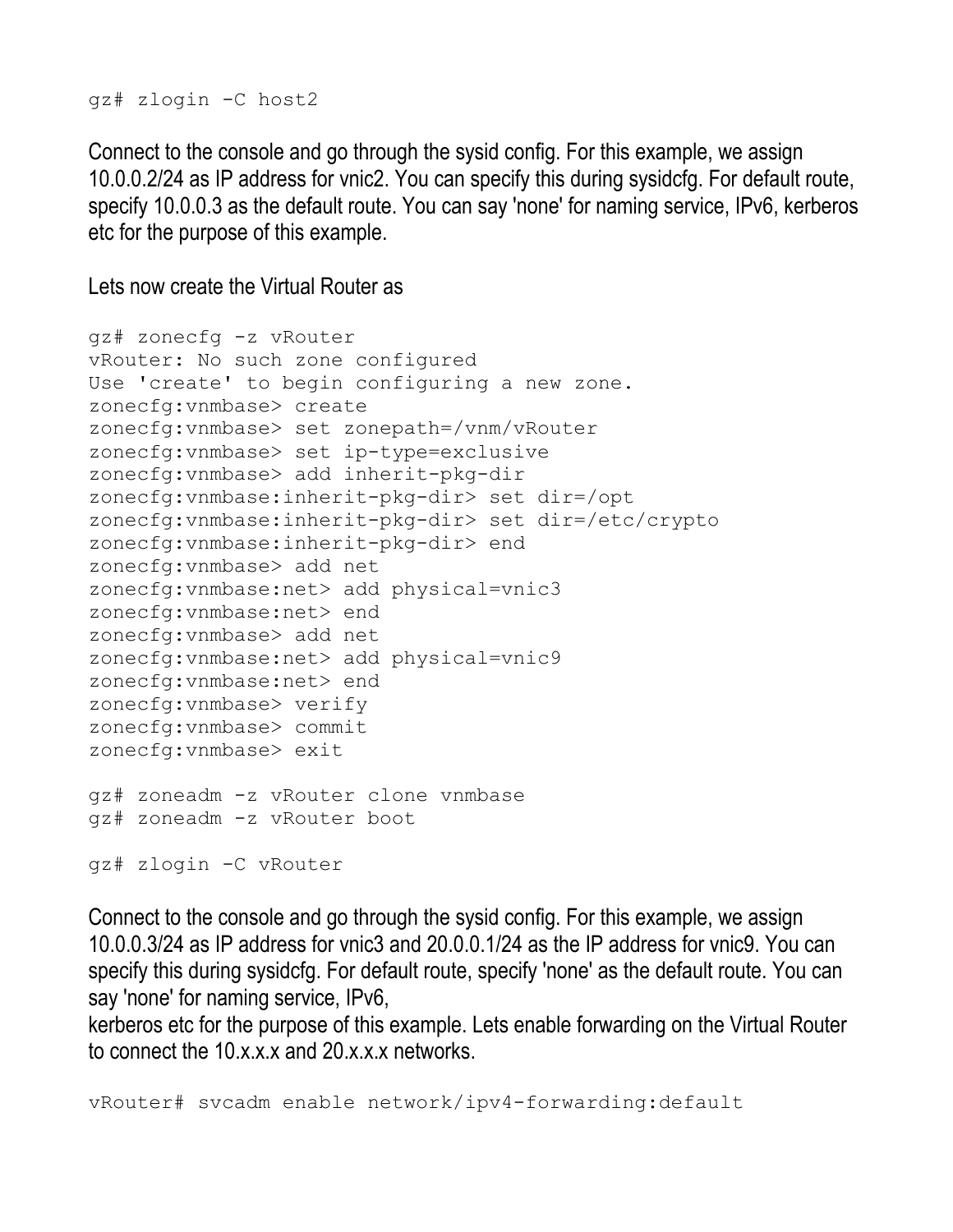Note 5: The above is done inside virtual router. Make sure you are in the window where you did the zlogin -C vRouter above

Now lets bringup VNIC6 and configure it including setting up routes in the global zone. You can easily create another host called host3 as the client on 20.x.x.x network by creating a host3 zone and assigning it 20.0.0.1/24 IP address

Lets configure the VNIC6. Open a xterm in the global zone

```
gz# ifconfig vnic6 plumb 20.0.0.3/24 up
gz# route add 10.0.0.0 20.0.0.1
gz# ping 10.0.0.1
10.0.0.1 is alive
gz# ping 10.0.0.2
10.0.0.2 is alive
```
Similarly, login into host1 and/or host2 and verify connectivity

```
host1# ping 20.0.0.3
20.0.0.3 is alive
host1# ping 10.0.0.2
10.0.0.2 is alive
```
#### **Set up Link Speed**

What we configured above are unlimited B/W links. We can configure a link speed on all the links. For this example, lets configure the link speed of 100Mbps on VNIC1

gz# dladm set-linkprop -p maxbw=100 vnic1

We could have configured the link speed (or B/W limit) while we were creating the vnic itself by adding the " $-p$  maxbw=100" option to create-vnic command.

#### **Test the performance**

Start '*netserver*' (or tool of your choice) in host1 and host2. You wil have to install the tools in the relevant places

```
host1# /opt/tools/netserver &
```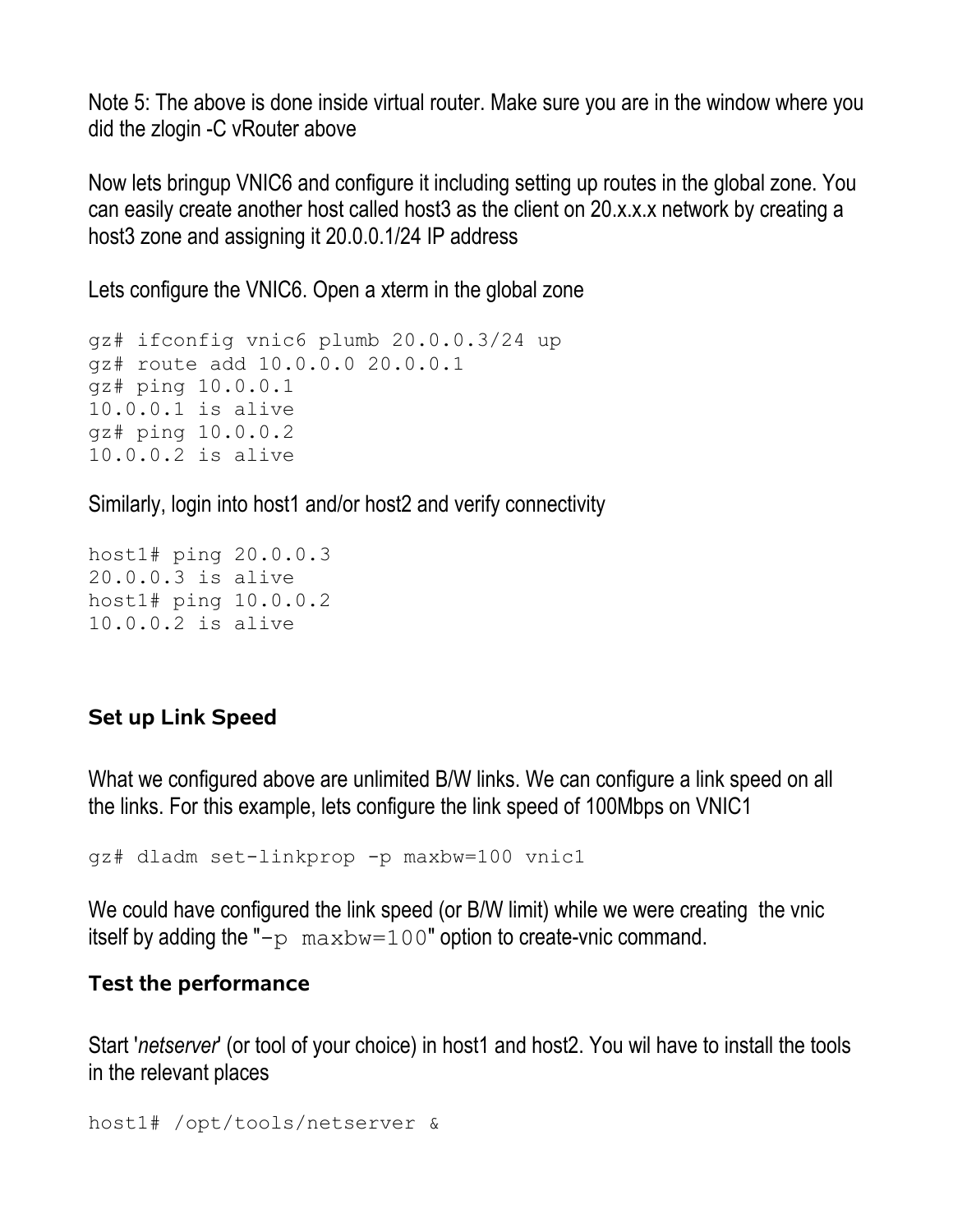host2# /opt/tools/netserver &

```
gz# /opt/tools/netperf -H 10.0.0.2
TCP STREAM TEST to 10.0.0.2 : histogram
Recv Send Send 
Socket Socket Message Elapsed 
Size Size Size Time Throughput 
bytes bytes bytes secs. 10^6bits/sec 
  49152 49152 49152 10.00 2089.87 
gz# /opt/tools/netperf -H 10.0.0.1
TCP STREAM TEST to 10.0.0.1 : histogram
Recv Send Send 
Socket Socket Message Elapsed 
Size Size Size Time Throughput
bytes bytes bytes secs. 10^6bits/sec
  49152 49152 49152 10.00 98.78
```
Note6: Since 10.0.0.2 is assigned to VNIC2 which has no limit, we get the max speed possible. 10.0.0.1 is configured over VNIC1 which is assigned to host1 and we just set the link speed to 100Mbps and thats why we get only 98.78Mbps.

#### **Cleanup**

```
gz# zoneadm -z host1 halt
gz# zoneadm -z host1 uninstall
delete the zone
gz# zonecfg -z host1
zonecfg:host1> delete
Are you sure you want to delete zone host1 (y/[n])? y
zonecfg:host1> exit
```
In this way, delete host2 and vRouter zones. Make sure you don't delete vnmbase since re creating it takes time.

gz# ifconfig vnic6 unplumb

After you have deleted the zone, you can delete vnics and etherstubs as follows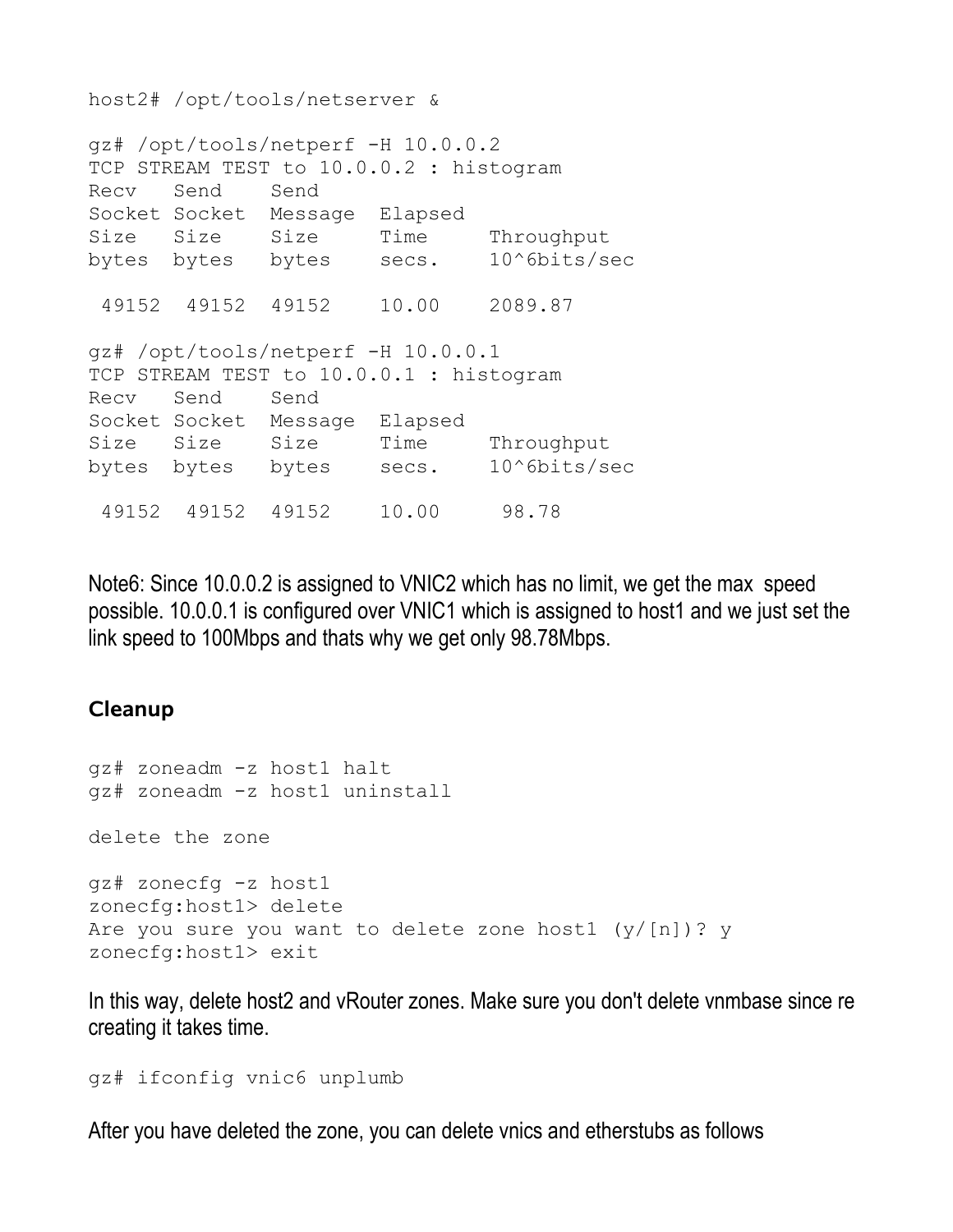```
# dladm delete-vnic 1 /* Delete VNIC */
# dladm delete-vnic 2
# dladm delete-vnic 3
# dladm delete-vnic 6
# dladm delete-vnic 9
# dladm delete-etherstub 3 /* Delete etherstub */
# dladm delete-etherstub 1
```
Make sure that VNICs are unplumbed (ifconfig vnic6 unplumb) and not assigned to a zone (delete the zone first) before you can delete them. You need to delete all the vnics on the etherstub before you can delete the etherstub.

#### **User Exercises**

Now that you are familiar with the concepts and technology, you are ready to do some experiments of your own. Cleanup the machine as mentioned above. The exercises below will help you master IP routing, configuring networks, and debugging for performance bottlenecks.

● 1. Recreate the Virtual Networkwork as show in Fig 1b but this time create an additional zone called client and assigned vnic6 to that client zone.



Run all your connectivity tests from zloging into the client. Now change all IPv4 addresses to be IPv6 addresses and verify that client and hosts still have connectivity

- 2. Leave the Virtual Network as in 1, but configure OSPF in vRouter instead of RIP by default. Verify that you can still get the connectivity. Note the steps needed to configure OSPF
- 3. Configure 20.0.0.0 and 10.0.0.0 networks as two separate autonomous networks, assign them unique ASN numbers and configure unique BGP domains. Verify that connectivity still works. Note the steps needed to configure BGP domains.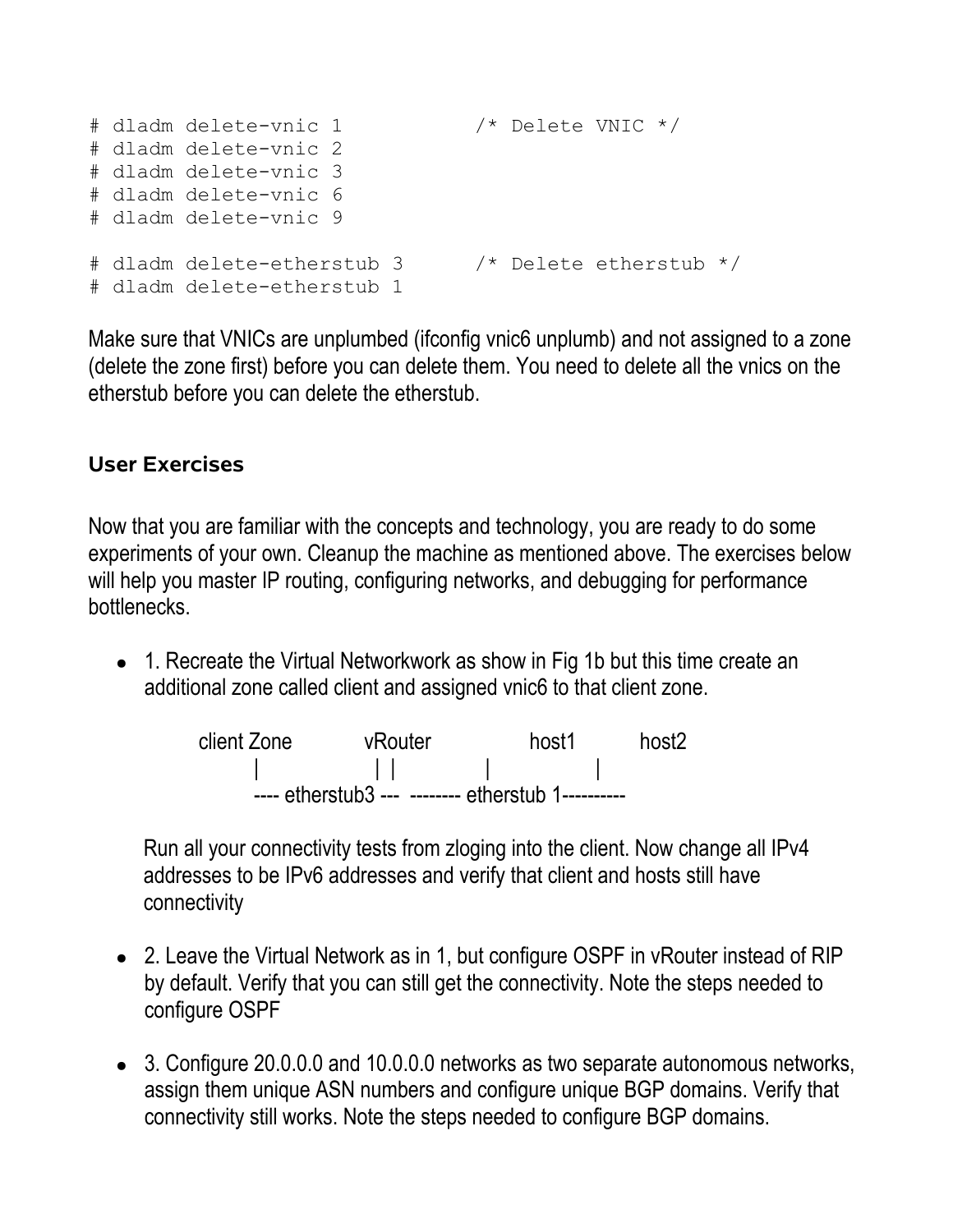- 4. Cleanup everything and recreate the virtual network in 1 above but instead of statically assigning the IP addresses to hosts and clients, configure NAT on the vRouter to give out address on subnet 10.0.0.0/24 on vnic3 and address on 20.0.0.0/24 for vnic9. While creating the hosts and clients, configure them to get their IP address through DHCP.
- 5. Cleanup everything and recreate the virtual network in 1 above. Add additional router vRouter2 which has a vnic each on the 2 etherstubs.

| vRouter1 |                            |                            |
|----------|----------------------------|----------------------------|
| /        | \n $\sqrt{20.0.0.0/24}$ \n | \n $\sqrt{20.0.0.0/24}$ \n |
| vRouter2 |                            |                            |

This provides a redundant path from client to the hosts. Experiment with running different routing protocols and assign different weight to each path and see what path you take from client to host (use traceroute to detect). Now configure the routing protocol on two vRouters to be OSPF and play with link speeds and see how the path changes. Note the configuration and observations.

● 6. Cleanup. Lets now introduce another Virtual Router between two subnets i.e.

client Zone vRouter1 vRouter2 host1 host2 | | | | | | | ---- etherstub3 --- -etherstub 2- -----etherstub 3----------20.0.0.0/24 30.0.0.0/24 10.0.0.0/24

Now set the link (VNIC) between vRouter1 and etherstub2 to be 75 Mbps. Use snmp from client to retrive the stats from the vRouter1 and check where the packets are getting dropped when you run netperf from client to host2.

Remove the limit set earlier and instead set the link speed of 75 Mbps on link between etherstub2 and vRouter2. Again use snmp to get the stats out on vRouter1. Do you see similar results as vRouter1? If not, can you explain why?